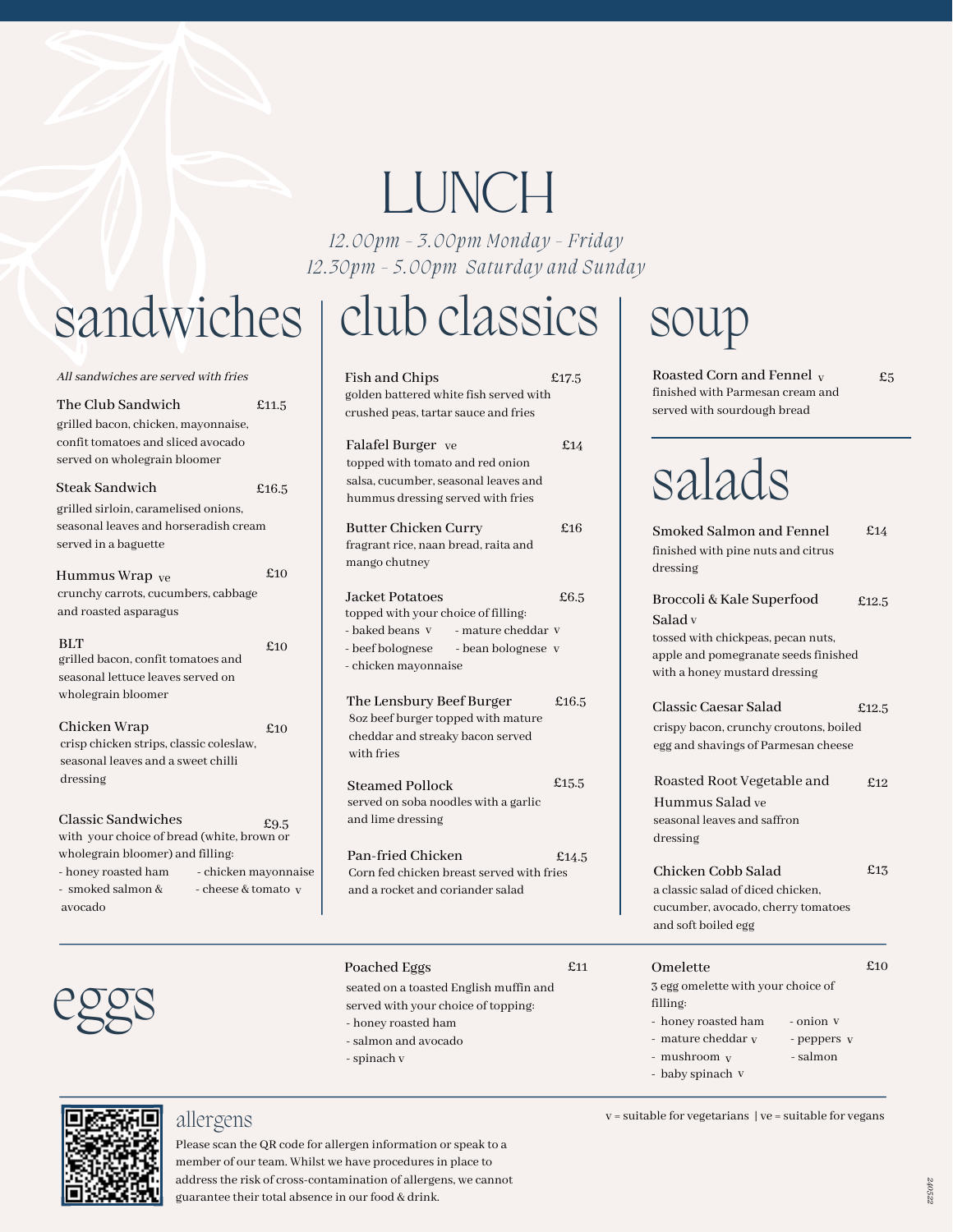# LUNCH

*12.00pm - 3.00pm Monday - Friday 12.30pm - 5.00pm Saturday and Sunday*

#### pizza pasta

| Lasagne<br>beef mince cooked in a rich tomato sauce,<br>layered with a cheesy white cream and<br>baked in our pizza oven until golden | £12.5 |
|---------------------------------------------------------------------------------------------------------------------------------------|-------|
| Penne Pesto y<br>tossed in green pesto, baby spinach and<br>pine nuts                                                                 | f10   |
| Arrabiata v<br>pasta served with classic tomato, garlic,<br>basil sauce and chilli oil                                                | f10   |
| Spaghetti Bolognese<br>a true classic with a meaty sauce, topped<br>with parsley and Parmesan cheese                                  | £11   |
| Macaroni & Cheese v<br>a perfectly rich and cheesy dish                                                                               | f10   |

### Margherita  $v = 69$

| classic topping of tomatoes,       |     |
|------------------------------------|-----|
| mozzarella, basil                  |     |
|                                    |     |
| BBQ Chicken & Red Onion            | £11 |
| pulled BBQ chicken, red onion,     |     |
| roasted peppers, mozzarella        |     |
|                                    |     |
| BBQ Aubergine v                    | £10 |
| BBQ aubergine, mushrooms,          |     |
| courgette, fresh basil, mozzarella |     |
|                                    |     |
| Pepperoni & Chorizo                | £11 |
| pepperoni, chorizo, mozzarella     |     |
|                                    |     |
| Mushroom & Sweetcorn v             | £10 |
|                                    |     |
| mushrooms, sweetcorn, olives,      |     |
| peppers, red onion, mozzarella     |     |
|                                    |     |

## wines

| Petit Papillon Grenache Blanc £8.8 / £23<br>France, 13% |             | Villa dei Fiori<br>Montepulciano d'Abruzzo                 | £9.9/£25      |
|---------------------------------------------------------|-------------|------------------------------------------------------------|---------------|
| Operetto Garganega<br>Pinot Grigio<br>Italy, 12%        | £9.4 / £25  | Italy, $13%$<br>Bodega Monteviejo Malbec<br>Argentina, 14% | £13.8 / £40   |
| Valdivieso Sauvignon Blanc<br>Chile, 12.5%              | £9.9/£25    | Rose                                                       |               |
| Cap Cette Picpoul de Pinet<br>France, 13%               | £10.5 / £27 | Petit Papillon Grenache Rose £8.8 / £24<br>France, 12.5%   |               |
| Mont Auriol Viognier                                    | £11/£31     | Champagne                                                  |               |
| France, 13%<br>Red                                      |             | Baron de Villeboerg Brut<br>France, 12% (125ml)            | £10.5 / £49.5 |
| Petit Papillon Grenache Rouge £8.8 / £23                |             | Sparkling Wine                                             |               |
| France, 13.5%<br>Alto Bajo Merlot<br>Chile, 13.5%       | £9.4 / £25  | Vaporetto Prosecco Brut<br>Italy, 11% (125ml)              | £6.6 / £34    |

### sides

| Truffle and Parmesan Fries $_{\rm V}$ | £6   |
|---------------------------------------|------|
| Fries ve                              | £4   |
| Mash Potatoes y                       | £4   |
| Green Salad ve                        | £3.5 |
| Seasonal Vegetables ve                |      |

# beers & cider

#### Draught

| Birra Moretti 4.6%                                          | £6.5 |
|-------------------------------------------------------------|------|
| Hideaway House Lager 4%                                     | £5.3 |
| San Miguel 5%                                               | £6.2 |
| Wolfpack Pilsner 4.4%                                       | £5.3 |
| Guinness 4.1%                                               | £6.3 |
| Magners 4.5%                                                | £5.3 |
| Twickenham Naked Ladies 4.4%                                | £5   |
| <b>Bottles</b>                                              |      |
| Beck's Blue 0.5% / 275ml                                    | £3.4 |
| Peroni $5.1\%$ / 330ml                                      | £5   |
| Brewdog Punk IPA 5.2% / 330ml                               | £5.9 |
| Greene King IPA 3.6%                                        | £5   |
| Curious Brew Lager 4.7% / 330ml                             | £5.5 |
| Old Mount Berries & Cherries /<br>Kiwi & Lime $4\%$ / 500ml | £6.1 |

Wine prices are listed for 250ml glass or 750ml bottle, 175ml glasses are also available.